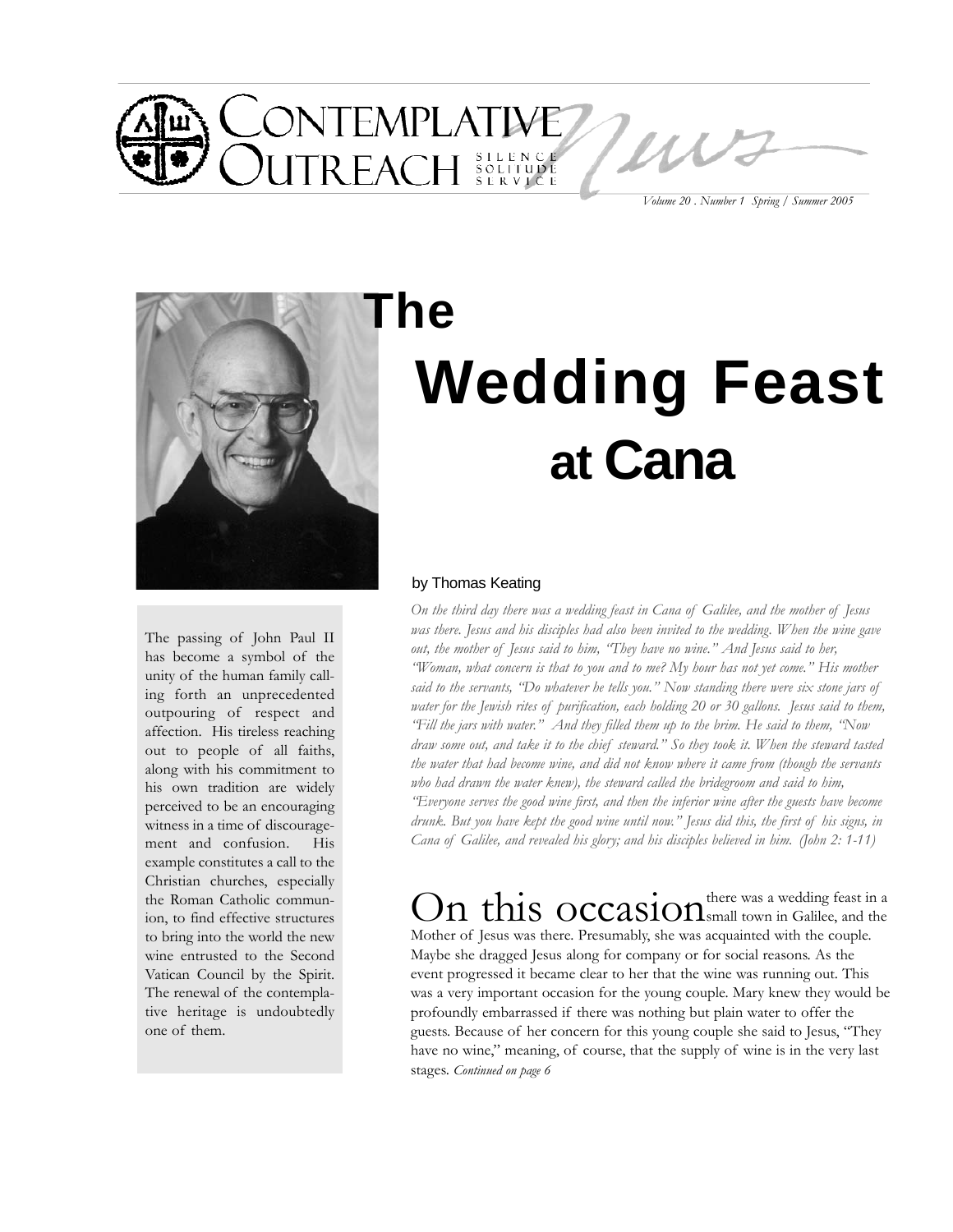# *from the president*

## **Practice, Practice, Practice Practice is what we do …** *God does the 'rest'*



Gail Fitzpatrick-Hopler

ur 'year of practice' is underway. As we celebrate our 20th anniversary we are exploring ways to carry the peace granted to us by a regular practice of Centering Prayer out of our prayer room and into the 'marketplace' of everyday life. Centering Prayer is complemented by other contemplative practices: the welcoming prayer, lectio divina, intention and attention, contemplative service, spirituality of money, and the active prayer practice are some of them. The foundation of everything, however, is our personal commitment to practice, and this commitment can transform the heart of the world.

The new Contemplative Life Program (CLP) is a means of connecting our global community through practice. Now more than a thousand members of our spiritual family, from Antarctica to Ohio, South Dakota to South Africa are subscribers to it. Since we began on Ash Wednesday we've re-dedicated ourselves to Centering Prayer, the first of nine 40 day modules. And together, through this practice we are building up the body of Christ.

I would like to share with you the impact the Contemplative Life Program has had on my personal commitment to practice. I have realized that 'prayer without ceasing' is my contemplative practice and that all of the other practices mentioned above help me to keep that focus each day. Attention, intention, and consent to practice are the heart of transformation and cooperation with the Spirit of God. Over time my daily routine of prayer has changed. I've increased the time spent in Centering Prayer gradually to one and a half to two hours each day. I've taken to heart what St. John of the Cross says: "If you don't have time for prayer then increase it". I've realized that the busier I am, the more time I need in prayer to remain balanced and to keep my heart open.

How do I find the time each day? I get up a bit earlier and spend one hour in Centering Prayer — then move into spiritual reading (lectio divina) for about 10 minutes. I find this is a wonderful way to ease into my hectic day. In our office, most days we take a Centering Prayer

break of 20-25 minutes. Most recently I've added a third period of Centering Prayer before dinner. Each time I sit during the day, I read the same page of *The Daily Reader for Contemplative Living*. Listening to the same reading three times in one day weaves the word of God throughout my day and helps me to hear more deeply the message hidden between the lines. It's my opportunity to listen again to what God is revealing and teaching me about our relationship.

The Contemplative Life Program booklet is my prayer companion and provides me with simple readings and beautiful images to ponder and carry with me into the day as my active prayer. My CLP bookmark and practice card are on my desk as a constant reminder that I am united with our global contemplative community. Sometimes, I awaken spontaneously around 3:30 AM. Rather than fret about losing sleep and tossing and turning, I take this opportunity for 30 to 45 minutes in Centering Prayer and then return to sleep. This time when the world is asleep around me is a precious time for prayer. It reminds me of times when my children were infants; getting up to feed them in the quiet of the night was a sweet time to be alone with them.

How do I remember God in the midst of daily activity when emotions get triggered? The day to day busyness, — airport madness, deadlines, email, fax, telephone — all demanding immediate attention — are all grist for the mill of transformation.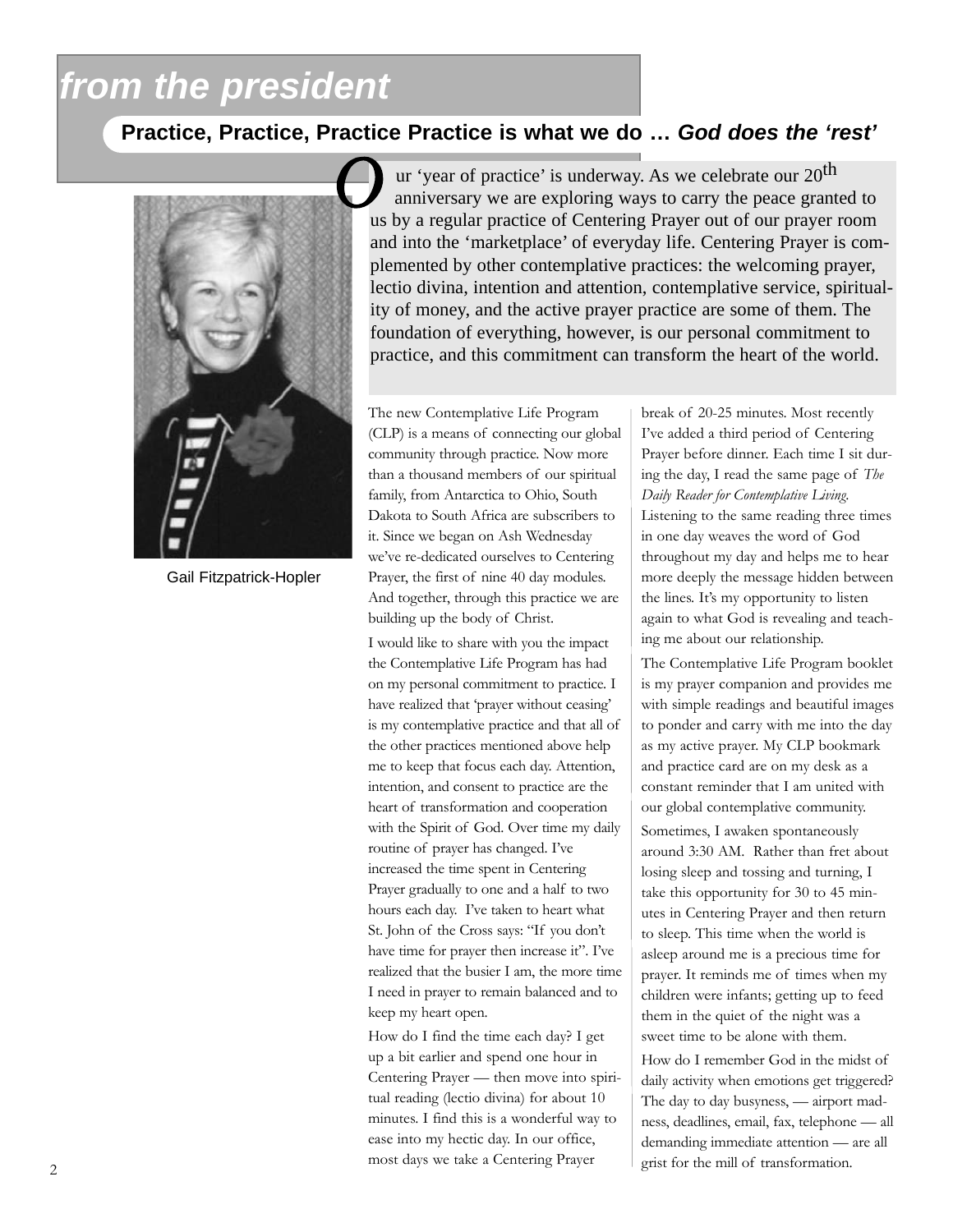While traveling during the last several months, I've had the good fortune of discussing 'the year of practice' with many people around the world during chapter visits, workshops, retreats, training programs and on the  $20<sup>th</sup>$  anniversary tour (see page 7). When I've asked, "What does your commitment to 'practice' mean to you?" I've heard many stories of transformation. Centering Prayer has affected the quality of lives, marriages, relationships with children, elderly parents and illness. Centering Prayer, the prayer of consent, offers a peaceful place to return to each day, to drop below the speed of the whirl-wind world and sink into a place of rest; it provides a deep sense of being 'home'. This time apart helps to remember that God is, in fact, the source of life.

The welcoming prayer provides that seven- second pause, to focus and sink into the experience, welcome the Spirit and let go and let grace flow into the event, the situation — I am able to return to my interior disposition, as the Spirit is always present within. This simple practice helps me to get out of the way, to surrender to the Spirit in the present moment right then and there, even on the phone or in the airport!

It isn't easy to make a deeper commitment to contemplative practices. Life has a way of pulling us away from 'practice'. Sometimes we forget about them. Sometimes we *believe* we are practicing because we are reading or talking or thinking about practice, contemplative life, the mystics, or the spiritual journey. And as good as these activities may be, they aren't the same as 'practice'.

Some long time practitioners tell me that their commitment to Centering Prayer is 20 minutes a day. And they often take the weekends off and then find they have a difficult time getting back to their 'practice'. Others say they are faithful practitioners, but then admit they often have trouble really getting to that second sit each day. Many are grateful for their Centering Prayer group, which provides gentle accountability and support for them each week.

So, what is an established practice of Centering Prayer anyway? Well, Fr. Thomas tells us it is at least two 20 minute periods of Centering Prayer each day: "one for maintenance and the other for growth in the transformation process." He adds that an intensive retreat, at least once a year, is recommended to support our on-going transformation.

Contemplative Outreach exists to help support us in our commitment to practice. We provide the tools needed to help us make more room for our relationship with God. The Contemplative Life Program, (details on page 4) is one of those tools. You can still join the program and journey with us throughout 2005. We do the 'practice' and God does the 'rest'. We enter into the silence, we unite with God, and God does the work of the dismantling process in us. The Spirit moves into the world as the transmission of Divine love, in us, through and between us. All we have to do is stop, take ourselves to our prayer chair or cushion and wait upon God.

Our Annual Conference/Retreat this year will focus on the 'The Year of Practice'. It will be held at The Crossings, a retreat and wellness center in the Texas Hill Country. Together we will share our experiences, challenges and ways to deepen our commitment to contemplative practices. We invite you to participate — September 28 to October 2. See page 10 for details on the Annual Conference/ Retreat. Reserve your place early, as space is limited.

*As I have shared some of my life of practice with you, I invite you to share your experience of practice with me. I would love to hear from you. How is the year of practice making a difference in your commitment to Centering Prayer and/or the other contemplative practices? Send your comments to office*@coutreach.org

**Have you noticed that our newsletter had a facelift?** We are very fortunate because our editor/designer Susan Supak is a volunteer and this face lift hasn't increased our cost, yet it makes it more attractive and read-able. We are so grateful to Susan for the time, energy and enthusiasm that she puts into creation and development of our newsletter. This is spirituality of contemplative service in action! The newsletter is supported by donations from readers like you – the cost to print and mail it is \$66,000. We receive donations of \$12,000 - \$14,000 toward our cost. " |<br>"<br>|

*Editor's Note:* Thanks, Gail. Truth be told, working on the newsletter affords me the opportunity to interact with incredible spirit-filled people from around the world — even if it's not always personally but through their updates and articles. I'm truly blessed. It's given me a real sense of the oneness of us all.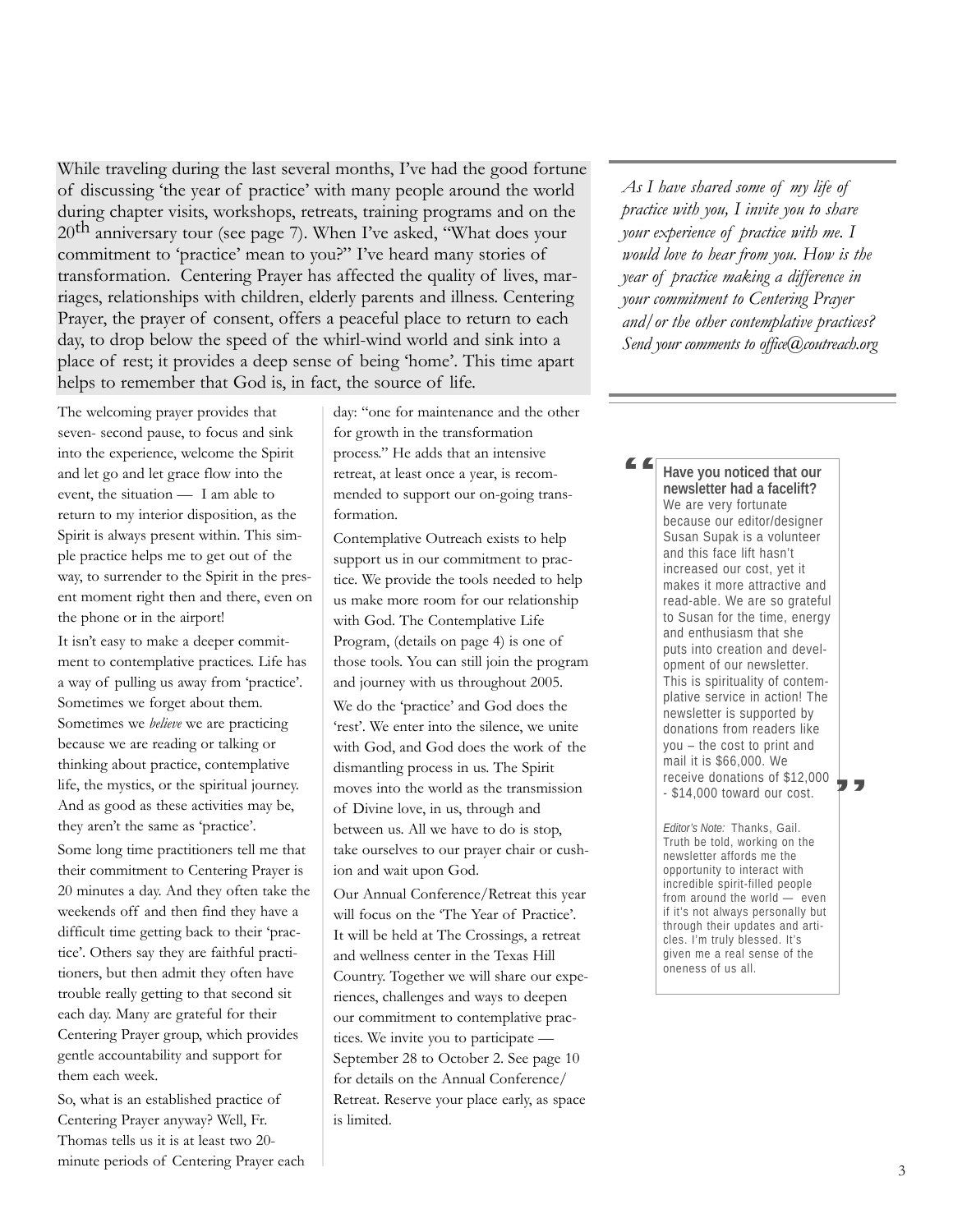# Contemplative Life Program



**"The purpose of every true devotional practice and method of prayer is to bring us to a person-to-person, being-to-being relationship with Christ." Thomas Keating,** *Crisis of Faith, Crisis of Love*

**Questions? Visit the CLP FAQ online at www. outreach.org/clp.htm. Email? CLP@coutreach.org Call? 800-608-0096 US & Canada, 570-822-8899 for international callers.**

**Join together with others in the Contemplative Outreach network in exploring what it means to live the contemplative dimension of the Gospel in everyday life … in deepening your commitment to your own transformation … in participating in the transformation of the world.**

The new Contemplative Life Program, a series of nine, in-home modules for contemplative practice and study, has attracted over 1000 subscribers from all over the world in just a few short months.

*"One of the awesome things about the Contemplative Life Program is knowing that so many others are praying at the same time — with the same materials — and in such a profound way. Surely the world will be blessed and enriched by this effort."*

*–current CLP subscriber*

The Contemplative Life Program (CLP) is for individuals to engage within their own home, but in spiritual connection with other participants around the world. Each module consists of a booklet containing excerpts of Fr. Thomas Keating's teachings, reflective passages, suggested practices to engage during the 40 days and a list of suggested readings. A bookmark or some sort of visual reminder of the practice will also be included. (Content and format will vary between each of the nine modules.)

The topics selected for 2005 are: Centering Prayer Welcoming Prayer Lectio Divina Spirituality of money Active Prayer Contemplative discernment Spirituality of contemplative service Attention/intention Forgiveness

**You may still subscibe to the program at the website or by phone. A year-long subscription to the program is \$180 ... or 50 cents a day. The first module on Centering Prayer was mailed in February, but new subscribers may join at any time. Previous modules will be included in your first mailing.**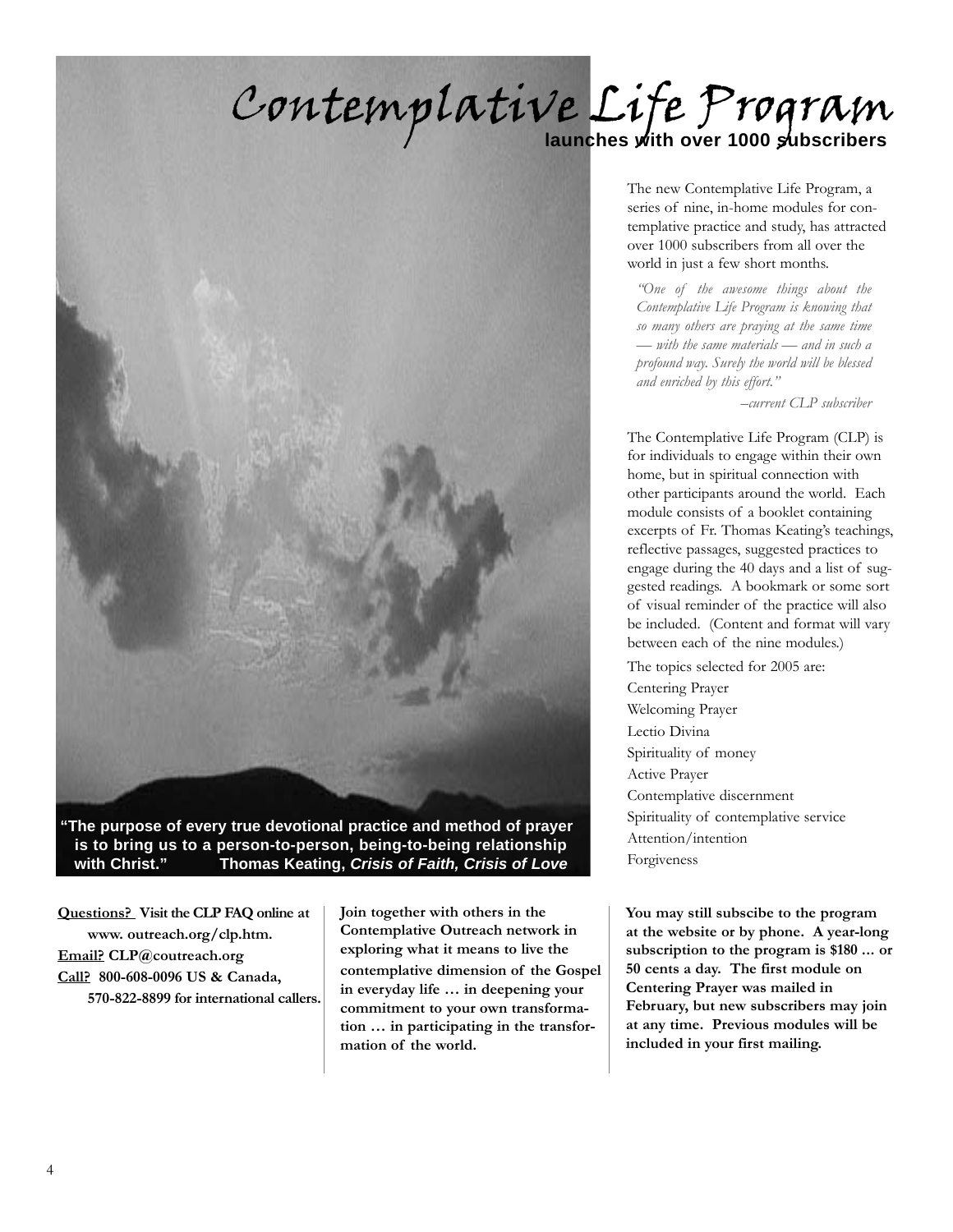### **A Sampling of Frequently Asked Questions**

More information on the program, a sample excerpt of the first module and a detailed Frequently Asked Questions (FAQ) may be found online at www. outreach.org/clp.htm. A sampling of the FAQ's are printed below. Gift subscriptions, e-versions of the program for distant subscribers and a payment plan are available.

#### **I am worried about how much time this will take. How will I fit this program into my busy life?**

The program can take as much or as little time as you would like to give it. It is all about your commitment to your spiritual journey. Your intention and your desire for relationship with God will determine the length of time you spend with the materials each day. It could be 5 minutes or it could be an hour or more. It provides an opportunity to recapture an 'interior retreat atmosphere' and move through each day reflective and recollected.

#### **What is the point of the program? If I'm already practicing, why do I need it?**

The Contemplative Life Program has several objectives. There is a definite, pervasive hunger for something meaningful in everyday life. A personal relationship with God seems to be the only real answer. Many people do want to go deeper in their relationship with God and don't have a local faith community that supports them. Some find there is a need for more support at home or at work, in the midst of the ordinary routines of life. Over 1000 subscribers in a few short months points to the need for The Contemplative Life Program, which can satisfy some of the longing to focus, support and connect with others who have this hunger for God.

#### **I received my first module and wasn't sure how to use it. I was confused what should I do with it?**

We have received feedback that the first module was too unstructured and needed more direction on how to use it. As a result of the subscriber comments, starting with the Lectio Divina module, the program will have a more directed, daily structure.

We recommend that you tailor the program to fit your particular spiritual needs. Some subscribers read a few pages of the booklet a day as a "doorway" into their Centering Prayer period. Others are reading the booklet over and over in its entirety throughout the 40 days, seeking to let the words penetrate them as they allow the essence of the practice to penetrate them. Experienced practitioners might pick just one or two of the suggested practices and



**"The materials are beautiful and of high quality. The quotes and passages appear to be deep, prayerful "doorways" into prayer … I've been praying with the materials for several days now and am enjoying them very much. I pray the daily readings first, reflecting on them for a few moments before settling into my centering prayer. I've found that "doing" 2 pages of the spiral bound book per day works well — and the blank spaces on most of the pages are just right for jotting down daily thoughts, reflections, etc."**

focus on them, in solidarity with other newer practitioners who are just beginning the process.

#### **Why aren't there more materials with the program — more to read and more to do?**

The program is designed to meet the needs of busy people in the modern world. One of the biggest concerns for many is "will I have time for this?" The program offers a range of options to practice or read, depending on your time.

Most importantly, contemplative practices are not about 'doing' or intellectual efforts. The best 'effort' we can make in relation to any contemplative practice is to remain open to the experience of God's presence in all that surrounds us, moment by moment. We bring our receptivity and curiosity to our participation in programs and practices. We use our intellect to learn

and discern. We surrender our normal patterns, preferences and behaviors to the grace of the Indwelling Spirit.

#### **I am a long-time practitioner and there doesn't seem to be anything new for me. Do you have any suggestions?**

For long-time practitioners, the intention behind the program is to build the Body of Christ, which is the real key to the program - beyond the physical form of the materials or suggested practices. We can join in solidarity with one another in the struggle to remember and live a contemplative life in the marketplace. We join hands and hearts as a contemplative global community, with the desire to allow Divine Love to flow through us into the world.

It is also an opportunity for long-time practitioners to make fresh commitments to their practices that might have grown stale, habitual or that have been inadvertently set aside. It is a chance to deepen our relationship with God — to surrender more deeply within each practice. What does my current participation in relationship to the Body of Christ look like? Where am I out of relationship with God? What new nourishment can my existing practices reveal to me? What do I wish to know or understand by my participation in this program? How does the fruit of my contemplative commitment support my service to others? How do I apply the contemplative dimension of the Gospel to family, business and social concerns?

We believe that some of the upcoming modules may have greater interest to you. We have started with Centering Prayer, the Welcoming Prayer and Lectio Divina this year because they are the fundamental practices of Contemplative Outreach. As we begin to explore other areas, we are confident you will find new, interesting and perhaps challenging 'spiritual food' coming to you through The Contemplative Life Program.

*"I am enjoying the first segment of the Program a lot. I have been a centering prayer practitioner for many years, but my practice lately has been sketchy and this has helped me to become more faithful again — and even to increase the length and frequency of my sits. Thank you very much for this program!"* 

*from NYC*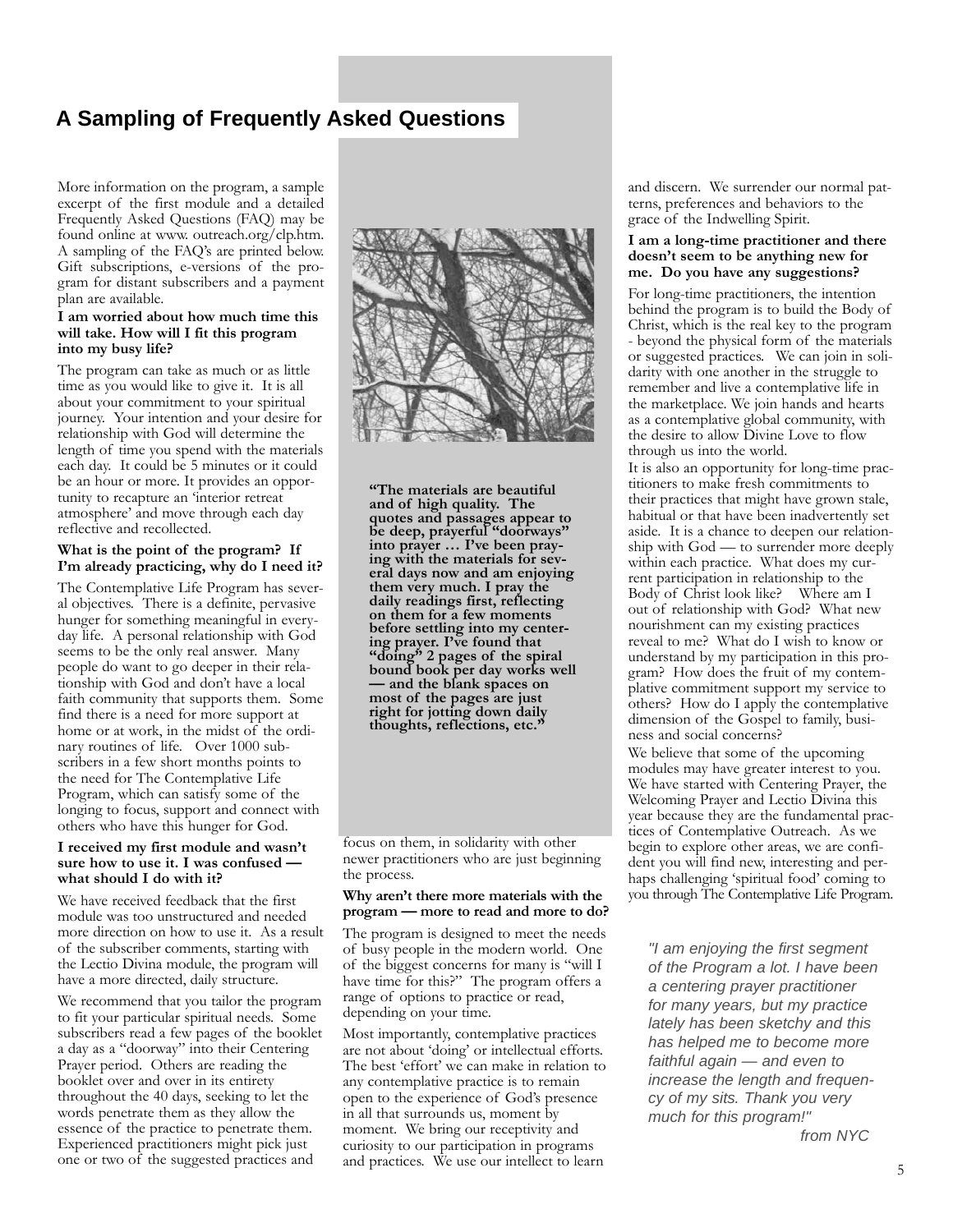#### **THE WEDDING FEAST AT CANA**

**continued from page 1**

ut notice that she doesn't actually ask for<br>anything. She simply presents the prob-<br>lem to him. She lays out the facts and<br>gives him credit for being able to antici-<br>pate the consequences for the young<br>couple. Of course, t anything. She simply presents the problem to him. She lays out the facts and gives him credit for being able to anticipate the consequences for the young couple. Of course, there is an implied request in the words that express her concern.

Jesus' response to her observation indicates that he perceived that she would like him to do something about the situation, although she did not specifically ask for anything. Her words suggest that she is asking him to look into the problem, as if to say, "Can you do something?"

Her concern apparently placed Jesus on the spot. He was not ready to work a miracle that would launch him into his predestined ministry. The latter is exactly what happened when he acted upon Mary's concern, for at the conclusion of the narrative we read: "This was the first of Jesus' miracles and *his disciples believed in him*".

> "Little things when inspired by God can result in enormous consequences."

Jesus' response to Mary is a question: "What does this concern of yours have to do with me?" A more down to earth translation might be: "Why anticipate the purpose for which I have come into the world just because this couple have not provided enough wine for their guests?" In other words, "Why, Mother, are you concerned?"

This exchange casts a light upon the way divine inspiration sometimes works. Jesus may be thinking: "What is the motive for your request?" Mary has expressed the facts and her concern, but has left the solution of the problem in his hands. She waits to see what he will decide while admonishing the waiters, "Do whatever he tells you." This is Jesus' cue that she is not attached to her concern. It may be this disposition of detachment from her own will that Jesus is seeking to verify by his question. To be more specific, Jesus may be wondering whether her remark about the wine running out is an expression of the Spirit speaking through her, or whether it is simply a gesture coming from the impulse of her motherly goodness. Good people are always concerned for the needs of others, but how they express that concern is not always a movement of the Spirit.

If Jesus was to take Mary's statement seriously, he needed to know whether her request was reflecting not just her motherly concern, but the divine will using her human goodness to express an immense movement of love in the heart of God. Her concern and her expression of it did in fact initiate the whole redemptive process. When Mary whispered to the waiters, "Do whatever he tells you," Jesus recognized that she was manifesting not just her own will, but a movement of the Father's love requesting him to perform a miracle that would transform the admiration of the apostles into faith in him as God's Son. the Gospel. <sup>6</sup>

Jesus said to the waiters: "Fill the jugs with water." They did so. Then he said: "Present some of it to the head waiter." The waiters took the water, now made wine to the head waiter. He was not aware of where the wine came from. After tasting it, he called the groom over and quipped, "Everyone serves the good wine first and then the inferior wine after the guests have become drunk. But you have kept the good wine until now." Jesus not only had changed the water into wine, but changed it into the very best of wine.

In Scripture, water often represents human nature and the revelation of God in creation. The new wine suggests a new perspective. The miracle is not just the change of water into better water. It is the change of water into something brand new. The miracle thus points to a new creation. It reveals the presence of the Holy Spirit as exhilarating, heady –— even intoxicating, an expansion of love that stirs people up and leads to a convivial atmosphere that spreads delight

among the guests.

The new wine signifies the Gospel as a movement of divine love in which the Spirit at the heart of God's Trinitarian life is made available. Notice there were six jugs of water, an immense quantity, enough wine to supply a small army. This detail suggests the limitless kind of gift that the Spirit represents and is about to bestow on the human family. That

incomparable gift is Christ's redeeming activity and its transformational effects.

Thus the seemingly insignificant concern of Mary, precisely because it was inspired by the Holy Spirit, becomes the point of departure for a world-changing cosmic event. Mary's entire being, saturated as it was with prayer, was vibrating to the intensity and subtlety of that love and hence could transmit it even in her smallest actions. To live ordinary life with extraordinary love is to allow the Spirit to transform the details of everyday, including one's concerns and even one's jokes, into manifestations of the infinite compassion of God.

It is as if the Father inspired her to reveal her concern to Jesus because he couldn't wait any longer or hold back his eagerness to effect the redemption of the world and to pour out his infinite love upon humanity. Little things when inspired by God can result in enormous consequences. The simple expression of Mary's concern set off the redemption of the world. Our salvation actually began at the wedding feast of Cana when the seed of faith was sown in the minds and hearts of the apostles through the changing of the water into wine. For they were to carry Jesus' message of salvation to the ends of the earth.

This same love continues in the Christian community. It might be called the contemplative dimension of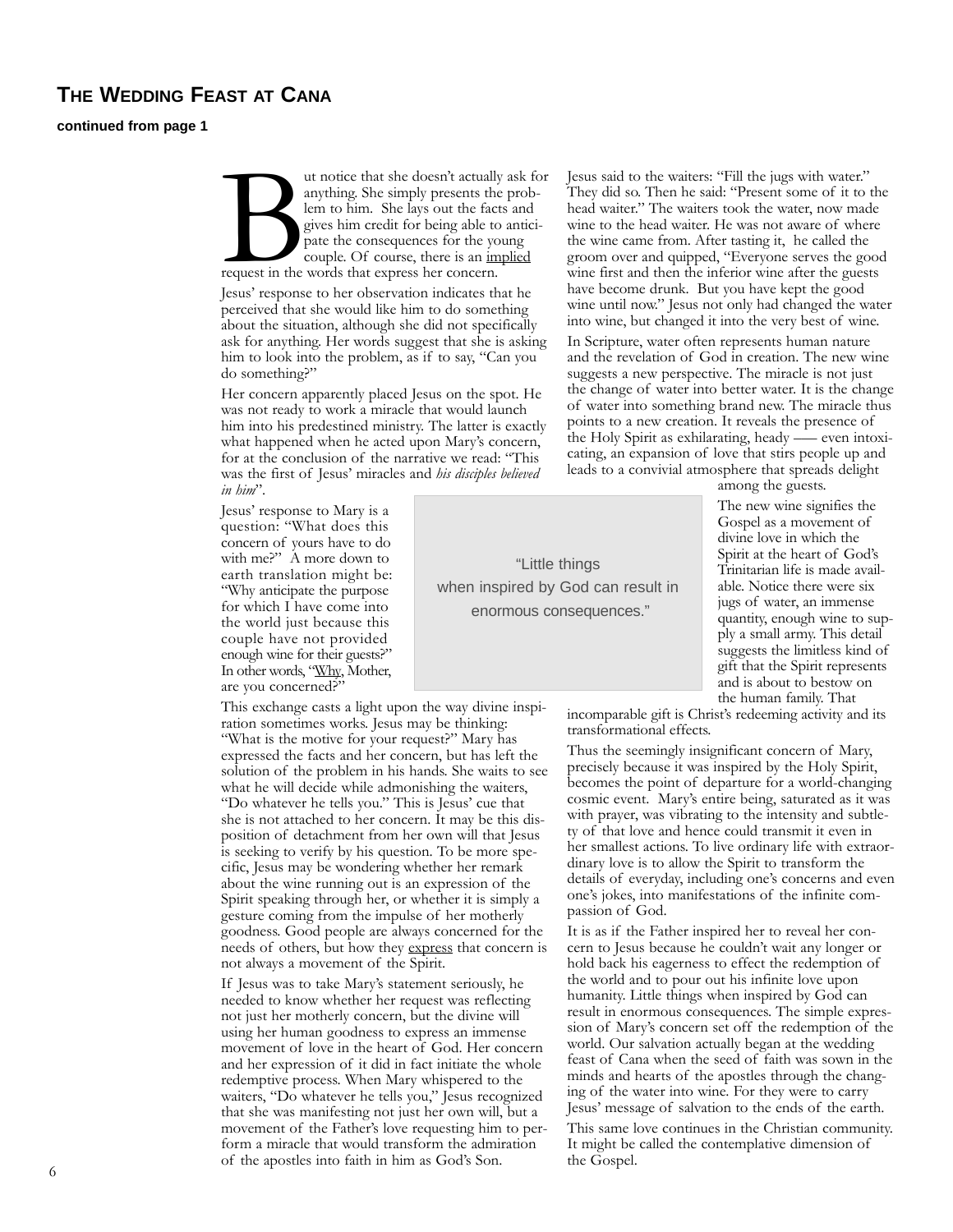### **20TH ANNIVERSARY FUNDRAISING TOUR: TRANSFORMING THE HEART OF THE WORLD**

We are nearing the end of our 5-year campaign for \$2,500,000. We have reached \$2,067,135 thus far and we expect to surpass our projected goal. We are grateful for the support and commitment of so many of you. It is certainly a miracle of God's grace that so many women and men are being drawn to Centering Prayer. It is the power of this prayer that continues to spread our message around the world.

#### The Team

As part of our 20th anniversary celebration Fr. Thomas Keating and members of the staff; Gail Thus far, we have visited 22 chapters and plan on visiting seven more before the end of the year.

We would like to help you plan an event in your Chapter in 2006. I invite coordinators, leadership teams, and contact persons to call Marie (310-823- 5863) to discuss the possibility.



Carl Arico, Fundraising Co-Chair

Fitzpatrick-Hopler, Fr. Carl Arico and Marie Howard, our special events coordinator, are spending weekends with Chapters that have accepted our invitation to host an event.

#### The Weekend

On Saturday we have a morning and afternoon ses-

sion with the Chapter leadership; that evening, a special dinner with major donors; on Sunday, a fundraising event, inviting all the members of Contemplative Outreach and their guests to listen to an inspiring talk by Fr. Thomas, preceded by a presentation of our needs with an appeal for financial support; and then an open reception where we can meet and greet one another, along with a book signing by Fr. Thomas.

**Tri State Chapter**

11/4-6 **Northern KY- OH - ID**

**UPCOMING 20TH ANNIVERSARY TOUR EVENTS**

10/14-16 **Atlanta** 10/21-23 **New Jersey**

11/19 **Los Angeles** 11/20 **San Diego** 12/2-4 **Phoenix**

**2005** 9/16-18 **St. Louis** 

#### Supporting the Message

In closing I'd like to share the following; Blessed Mother Teresa of Calcutta once said. *"It is not important how much you give, but how much love you put into what you give."* I know there is a correlation between how well we love and how much of our resources we are willing to give in creating and sharing what we love. It is my prayer that we feel the honor that comes from supporting the contemplative message that comes to those desiring a deeper relationship with God. Thank you for your continued support and may God bless you always.

Some of the comments from people who attended the weekend events.

*"Centering Prayer is the healthiest program I have participated in." "A greater appreciation of what the Contemplative Outreach spiritual network was all about." "I realized we are not part of a fly-by night group."*

*"There is a practical financial aspect to our spiritual experience."*

*"It was not easy to hear but I appreciated the upfront request for money and the need for on-going financial support."*

*"I came away with a sense of urgency — our experience is valuable — we need to share it effectively."*

*Options for Giving:* Bequests/Wills; Individual Charitable Trusts; Long-term Appreciated Securities; all offer tax benefits. Please contact us if you would like information about these options. Contemplative Outreach is designated as a public charity under 501c3 of the Internal Revenue Code. Therefore, all contributions are tax deductible.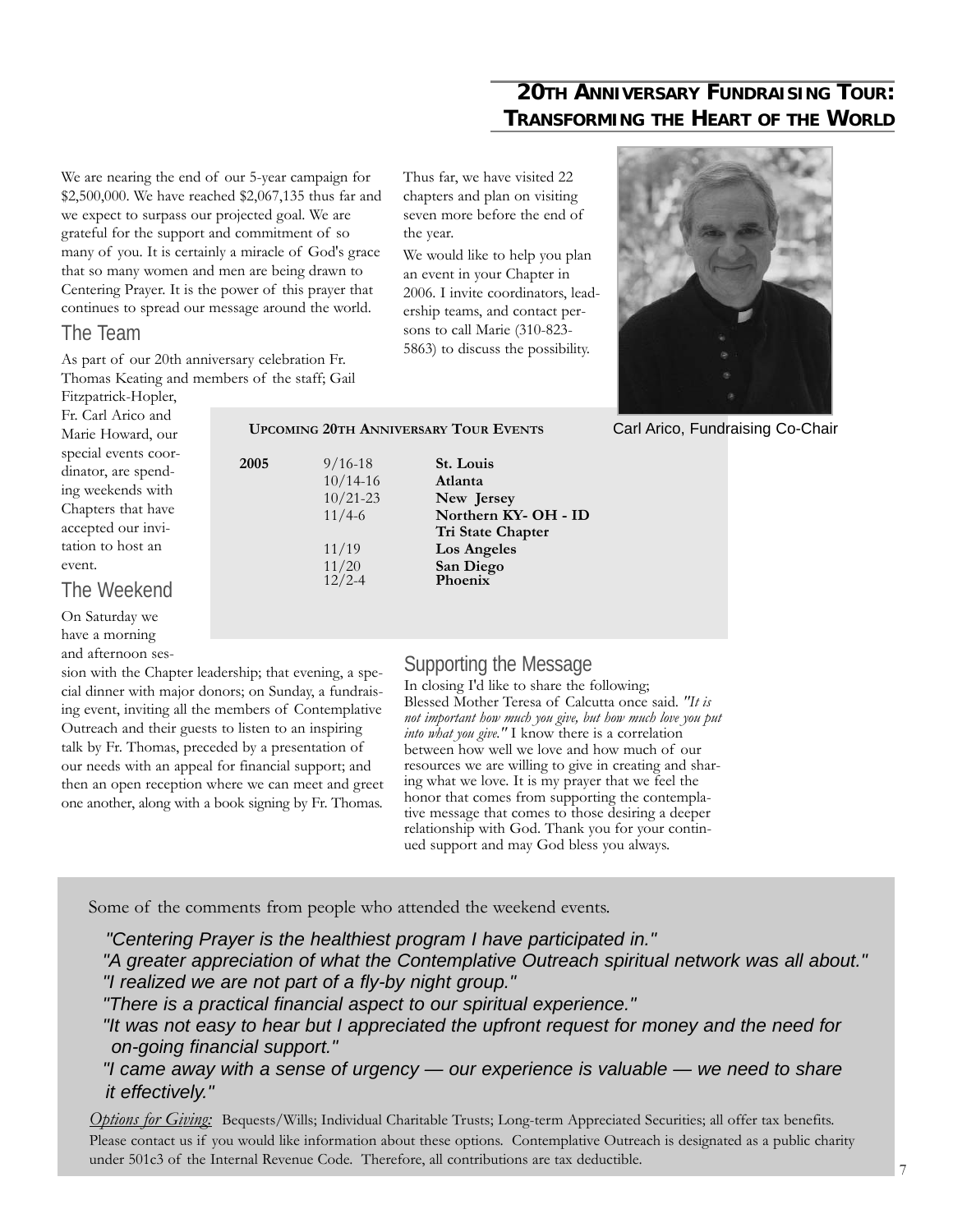# *Readers' Reflections*

#### **A Conspiracy of Grace**

by Andrea Horner, Santa Fe, NM

"… Go down Capital Creek Road for about 3 miles, staying to the left of any "Y" intersections… turn left at the sign onto Monastery Road," the directions read. And there I was.

It had been a long journey to this place, not so much the drive from Santa Fe as the spiritual distance I had traveled to get here. After all, how *does* a good Baptist girl from Texas get to a retreat at a Catholic monastery in Colorado by way of 15 years of agnosticism in California? My mother wants to know.

I had wanted to do an Intensive Centering Prayer Retreat at St. Benedict's for over a year, but the timing had never worked out. Then, just a few days before the 10-Day retreat was to begin in January, I got an email saying that there was an opening. Did I want to come? Three days later, I was headed for Snowmass.

I drove onto the monastery grounds and was stunned by the physical beauty. The valley, birthed from Mt. Sopris to the south, was spectacular, a bowl of pristine, sparkling snow rimmed by rocky ridges and a cloudless sky. I immediately slowed my car to a crawl. This was sacred ground. I could feel it.

I reached the Retreat Center and walked inside to register. The sitting area and dining room were bathed in sunshine with magnificent views. I felt I should whisper. I was welcomed, given a brief orientation, and directed to my hermitage, St. Joseph's, on the hill behind the Retreat Center. I thought they'd made a mistake. I had signed up at the very last minute and was told I'd be staying in the old barn rooms down by the gate.

After all, how *does* a Baptist girl from Texas get to a retreat at a Catholic monastery in Colorado . . . My mother wants to know."

"There's been a change," the retreat master said, "But I think you'll be pleased. St. Joseph's is high up on the hill. There's nothing between you and God."

And he was right. I had an unencumbered view of the entire valley. It was as if it had all been placed there just

for me — the beauty and the peace and the grandeur. I was deeply moved and profoundly grateful. I didn't know what the next ten days would hold, but I knew that there was a conspiracy of grace afoot.

The first evening, during and after supper, I met my fellow retreatants. We were from fourteen different states and six different denominations, a mix of men and women, lay and clergy, from a variety of backgrounds and experiences, all here hoping to deepen our practice of Centering Prayer.

I returned to my hermitage determined to get some sleep before our early start the next morning. Being a night person, I didn't know how I'd adjust to waking up by 4:30 am each day. I had images of falling over dead asleep during the first morning sit and humiliating myself. But as I lay fretting in the dark, I was given an incredible gift — the night sky. With the shades up, my large window was filled with pure blackness that was crowded, jam-packed, overflowing with stars of all sizes and brightness. They were moving and falling, dancing around the moon, streaking across the sky. It made me laugh and it made me cry. And I could feel myself sinking into the loving embrace of this sacred valley.

The next day the retreat began in earnest. The daily schedule involved extended periods of Centering Prayer and silence, interspersed with meals and video teaching by Fr. Keating, walks and talks with staff, and services at the monastery. I had not anticipated how deeply moving these times at the monastery would be. Sitting amidst the simple beauty of the chapel, with the exquisite sounds of unison chants reverberating all around me, the words of Scripture penetrated my heart in ways they never had before. And with Vigils and Compline coming just before bedtime, I was lovingly sung to sleep every night. One more unexpected gift.

But then my entire ten days were filled with unexpected gifts. Feeling held in the safety of the group as we shared hours of Centering Prayer, feeling cared for by those who prepared and served delicious meals with such love, feeling nourished by the beauty of the sights and sounds and words that surrounded me, feeling transformed by the

silence. There were so many gifts of grace I lost count. 8

#### **Utterly Apophatic**

**I am nothing, no thing whatsoever My bones bared are not me. My flesh felled neither is me. Nor any emotion flesh feels Nor thought mind makes Nor are my thoughts you, You, Though spawning honest prayer But from a self tainting Self That self still not me. For I am nothing, nothing at all, As You are Nothing, nothing at all. You have no name, nor do I Except the names I give myself. I am a nameless nothing But so, gloriously, are You. How then live my nothing In this world that says I'm something And not one but many somethings. How penetrate these perceptions? Down, down to nothing where nothing is one with Nothing and finally be who I am: Nothing birthing somethings Out of union with my God.**

**written by Bob Hope Contemplative Outreach of New England**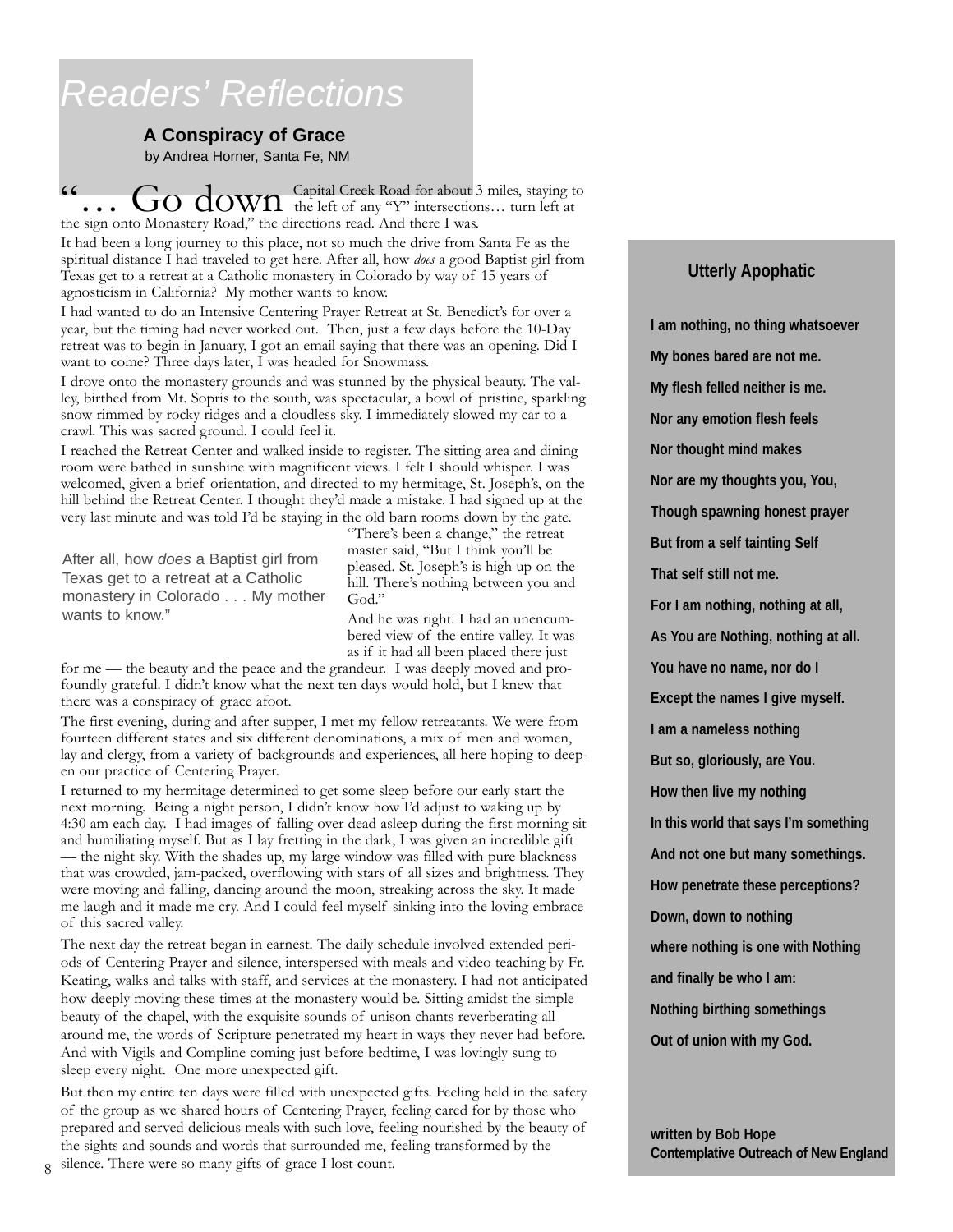# **Are You Well Seasoned**

## **Are You, or is Anyone You Know, Well-Seasoned?**

being offered in the network of Contemplative Outreach: The Contemplative Spiritual Companioning Course? In introducing it at the Annual Meeting in Toronto last October, Fr. Thomas Keating described it as being "the tomorrow of Contemplative Outreach". Why tomorrow? Because it is designed to meet the emerging needs of those who are "wellseasoned" with eight or more years experience in Centering Prayer. Fr. Thomas said that what Contemplative Outreach now offers is especially good for someone in the first years of their spiritual journey. But, what happens after that, once your Centering Prayer has seasoned your life with God for eight years or so?

This target population are those who may have gone through the existing formation, resources and supports of Contemplative Outreach and are needing or looking (even inarticulately) for something more. With the inspiration for this course, Fr. Thomas and Gail Fitzpatrick Hopler want to continue providing for the needs of all the members of the network. This course is a chapter-sponsored event. The quiet spiritual health of a chapter is nurtured by the presence of Christ in those who have been committed to contemplative prayer for some years, especially as they let its fruits affect their relationships. Being well-seasoned has subtle effects.

This course provides practical material on the ongoing depths and challenges of the contemplative journey, how to respond to God in the dark nights and identify in your own Centering Prayer the resources Christ has given you to continue on the journey into union and unity with God. There is the opportunity to deepen and explore other contemplative practices, according to the participant's interests and needs. And there is a process of "spiritual companioning" that extends the effects of prayer more directly and intentionally into relationships — the real testing ground of our life with God.

There is a retreat in the cluster about every 6 months for a group of 18 or more, journaling, exercises, practices, spiritual reading, along with a monthly small group community meeting of the participants that provides support from others who are at a similar place on the journey. If you are interested, talk to your coordinator and other people in your area. If your cluster would like to sponsor this two-year course, please contact David Frenette for more information: 303- 774-8123 or 720-232-9777.



**Dear Unknown Friends:**

This past Advent while sharing a meal and some of my concerns with Fr. Carl Arico, I was invited by him to address those of us who are members-at-large of Contemplative Outreach, but without benefit of belonging to a prayer group or a contemplative community, for any number of reasons.

Fr. Carl thought that the newsletter might be a place to connect with those among us undergoing the Divine process alone. In many ways we resemble hermits who live hidden lives amidst busy family lives and struggle interiorly to listen to Christ without ceasing … that through Him and by the power of the Holy Spirit, every obstacle to His life in us be removed and our ever-deepening commitment to Our Lord be sustained as we journey home.

All of us know from experience how very difficult it is to maintain a level of dedication for any extended length of time, regardless of what stage our spiritual development is in… even with the benefit of support groups. This is a place to share the adventure of following Christ and join in the songs we can sing at this watering hole … where Christ, I pray, is recognized in all. I hope others among you will want to connect this way too, through the Newsletter, in support of our common journey.

Yours in never giving up and perservering in prayer…. **anonymous**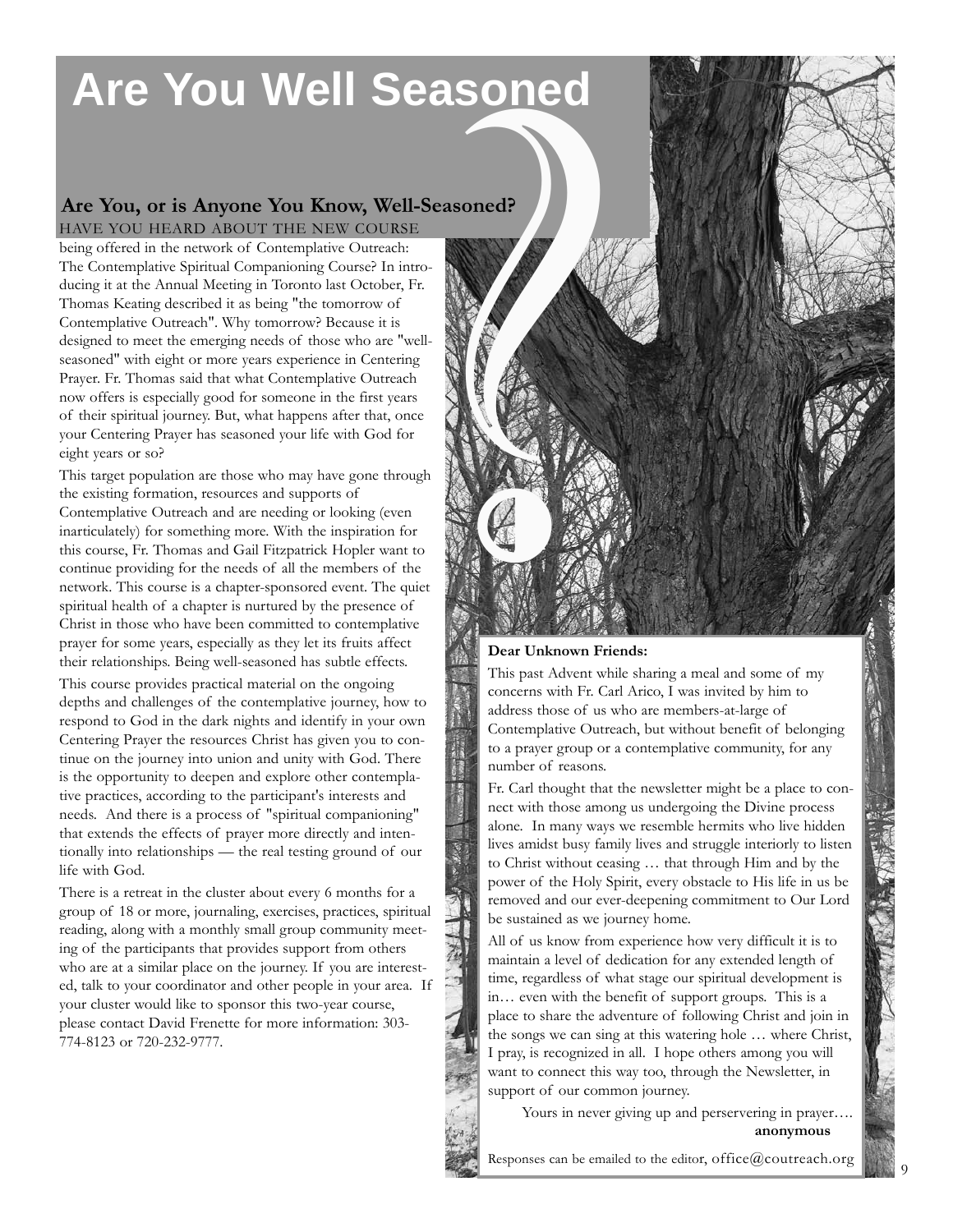

The Crossings near Austin, Texas in the Texas Hill Country

*"This year, the schedule will be more 'contemplative' in pace and in content. You will have time to explore the grounds and partake in the offerings of this beautiful Retreat/Wellness Center."*

**Annual Conference 2005- Plans Underway**<br>The Annual Conference this year will be<br>Texas beginning Wednesday afternoon The Annual Conference this year will be held at *The Crossings* near **Austin, Texas** beginning Wednesday afternoon, September 28th and concluding Sunday, October 2nd, after lunch. Mark your calendars as you won't want to miss this exciting conference, which will be held in a very beautiful, prayerful and healthy surrounding.

The Theme, **"Celebrating the Year of Practice"** based on the materials from the Contemplative Life Program (CLP), will include a special retreat from Wednesday evening until noon Friday. Friday afternoon through Saturday evening will be a time to share with one another our experiences of participation in the CLP, having been connected through prayer and study of the designated practices during the year.

On Sunday morning the Annual Business Meeting of the voting membership and a closing Liturgy, *with Centering Prayer, Lectio Divina and Homily by Fr. Thomas*, will conclude the Conference.

This year, the schedule will be more "contemplative" in pace and in content. You will have time to explore the grounds and partake in the offerings of this beautiful retreat/wellness center.

Complete information regarding schedule, cost, registration information and directions to The Crossings is available on our website www.contemplativeoutreach.org. If you do not have Internet access please contact the International Office by emailing office@coutreach.org and ask for the Annual Conference information.

Timothy Koock is the Board Chair for this conference. Feel free to contact Tim or me if you have any questions. We are very excited about the new "design" for this year's Conference and we know you will enjoy time for Centering Prayer, renewing friendships, meeting new friends on the Journey, and integrating the CLP. You will have an opportunity to provide input for the continuation of this wonderful program.

We are looking forward to seeing you in Texas in the fall.

*Marie Howard, Special Events Coordinator.* 

MRHfamlife@aol.com Marie Howard woolsacks@beecreek.net Timothy Koock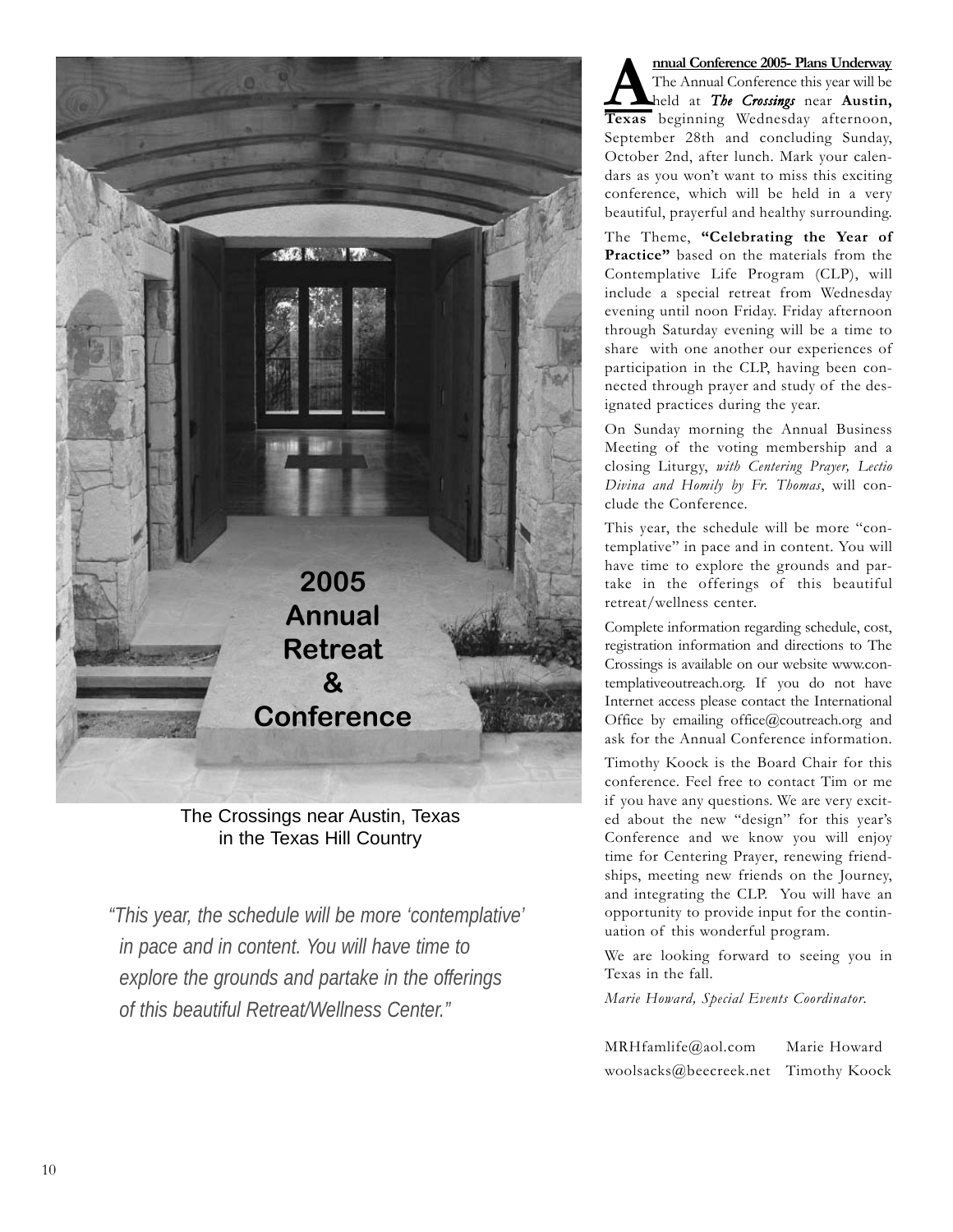## Invitation to give Contemplative Service

The International Office in Butler, NJ invites you to join their volunteer group. This is a great way to experience how the office connects and interacts with the entire network of Contemplative Outreach. We are looking for help with general office projects such as mailings, photocopying, filing and computer data entry (training is provided). If you or someone you know is interested, please contact Judy O'Toole by email, at Judy@coutreach.org or by phone 973.838.3384 We have local and out of state volunteers .... if you are going to be in the NJ area you may be interested in spending some time volunteering with us. We welcome your service and look forward to hearing from you!



# 12 Step Outreach

**Dedicated teams from a variety of fellowships are willing to bring this precious contemplative practice to those you love.** 

In January a Formation Retreat and Workshop was held at St. Benedict's Retreat Center, in Snowmass, to refine the Introductory Workshop for *"Centering Prayer as an 11th Step Practice".* Fifteen women and men from all over the US and UK came and shared their commitment to using Centering Prayer as a tool in their recovery and how it could be offered to the 12 Step communities. All were Commissioned Presenters with an established prayer practice in addition to long-term adherence to their respective 12 Step Programs.

If you are a member of a 12 Step Group or are part of a faith community that would like to host an Introductory Workshop or a Weekend Retreat for 12 Step groups, there is a dedicated team from a variety of fellowships that are willing to bring this precious contemplative practice to those you love. For information, or to set up a workshop or retreat, please contact :

Beth Berkeley, bethsanders2000@yahoo.com or Jay Stinnett jaays@earthlink.net or call 310-874-2341(PST)

"Sought through prayer and meditation to improve our conscious contact with God, as we understood Him, praying only for knowledge of His will for us and the power to carry that out."

#### **Step 11 of the 12 Step Programs**

#### *Upcoming "Centering Prayer as an 11th Step Practice" Workshops*

#### **One-day Workshops**

| Long Beach, CA           | June 4          | contact: Barbara B.  | St. Bartholomew's Catholic Church  | $(562)$ 433-7901 |
|--------------------------|-----------------|----------------------|------------------------------------|------------------|
| Boerne, TX               | August 6        | contact: Myrna T.    | Contemplative Outreach Center      | $(210)$ 710 5602 |
| Atlanta, GA              | August 13       | contact: Roberta O.  | St. Bartholomew's Episcopal Church | $(404)$ 299-2670 |
| New Westminister, BC     | September 10    | contact: Kathleen S. | Holy Trinity Cathedral             | $(604)$ 254-9969 |
| Encino, CA               | October 29      | contact: Sally F.    | Holy Spirit Retreat Center         | $(310)$ 390-9722 |
| Weekend Workshop/Retreat |                 |                      |                                    |                  |
| Omaha, NE                | September 23-25 | contact: Deb Fortina | St. Benedict Center                | $(402)$ 280-4774 |
| Eureka, MO               | November 4-6    | contact: Jim M.      | Marionist Retreat Center           | $(314)$ 725-7944 |
| Sinsinwa, WI             | November 18-20  | contact: Jenny A.    | Sinsinwa Mound Center              | $(319)$ 266 8225 |
|                          |                 |                      |                                    |                  |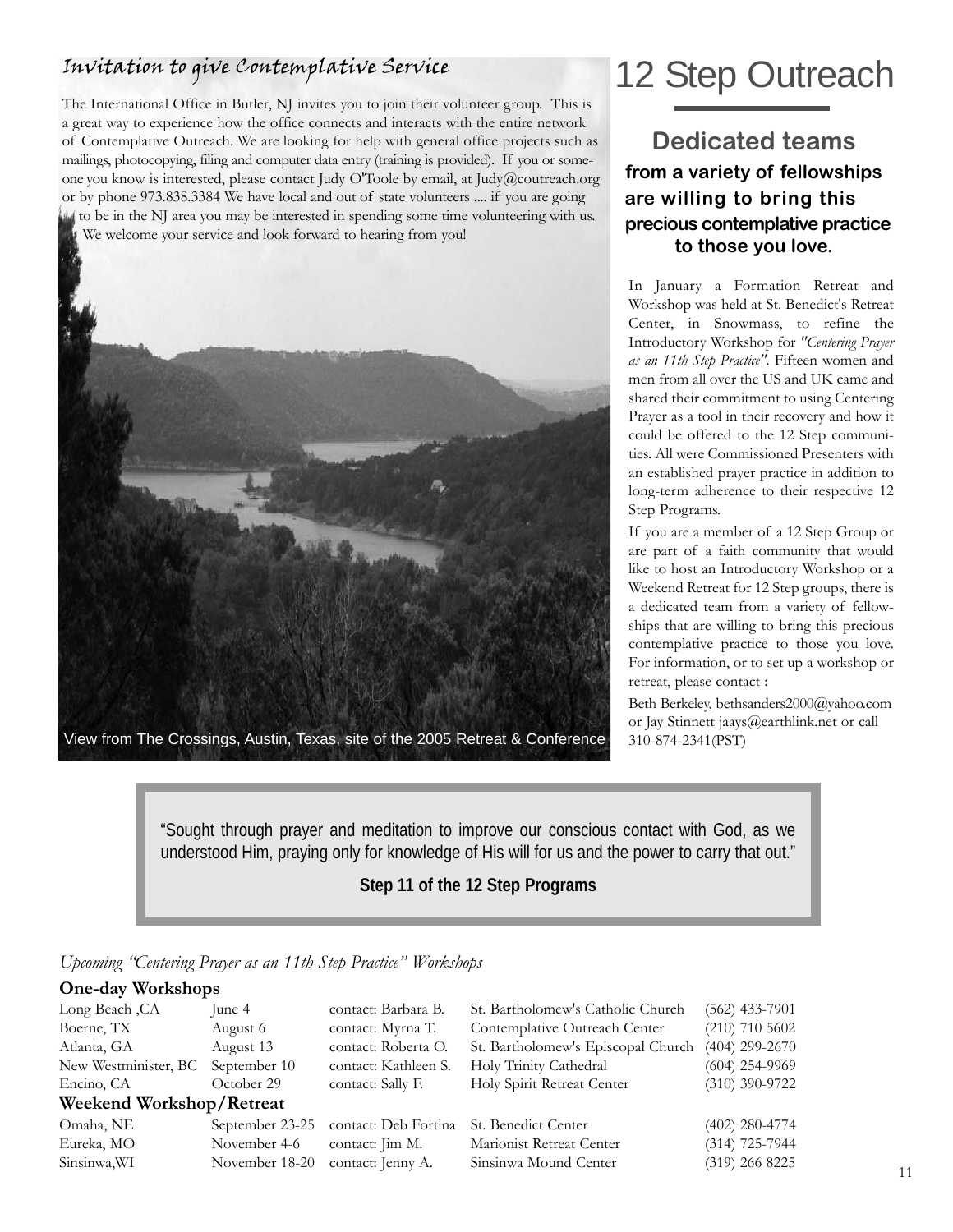## **THE SPANISH CORNER**

by Ilse Reissner

We recently received several significant dona-<br>on Contemplativa Extensión. Thank you<br>I.R. Maria T. John and Elizabeth. Thanks also to th tions that have made a tremendous impact J.R., Maria T., John, and Elizabeth. Thanks also to the members of our board, who have always been our main supporters. Our blessings continue as Mexico and Nicaragua were recently recognized by their local cardinals, a big step forward.

**Mexico:** Many activities and events were held these last months, following Fr. Thomas's visit in August. Our coordinator couple, Judith and Julio, offered Introductory workshops and retreats in many cities. Fr. John Martin and his local group have been

busy in the Yucatan Peninsula. The cardinal in Mexico

requested workshops and retreats for the Mexican clergy and seminarians. This is a BIG change from this same cardi-

nal's opposition to the teaching of Centering Prayer when Judith first tried to intro-

duce it there five years ago.

**Nicaragua:** Something very similar happened here, the cardinal asked the local coordinator, Aida Maria Herdocia to direct their annual clergy retreat,

to include the cardinal himself. Fr. Gilberto Walker, who is building a contemplative community in Cuba, accepted our invitation and obtained permission from his Provincial to go to Nicaragua in November, accompanied by Adalberto Henriquez. This is a significant event. We ask for your prayers in support of this five-day retreat.

**Puerto Rico and Venezuela:** Our coordinator in Puerto Rico, Marilú Asón, is now overseeing our work in Venezuela. Please see the letter from Venezuela below.

> **Formation for Presenters Workshops**: In El Salvador, the team will be Leila Membreño and myself, along with two locals who attended our 2002 Formation Workshop in Orlando. Following the Annual Meeting of Contemplative Outreach in

Austin, in October, there will be a presenter's workshop on the "Refined Essentials". We ask all our presenters to try to attend the Annual Meeting and then stay for this. Last, but not least, we have another Formation in Mexico, November 16 to the 23rd. The cost for the workshops in El Salvador and Mexico are very reasonable.

**Extensión Contemplativa de Venezuela** by Fr. Beda Hornung OSB

**Our blessings continue as Mexico and Nicaragua were recently recognized by their local cardinals, a big step forward.**

It is a pleasure for me to present to you the new branch on the tree of Contemplative Outreach: Extensión Contemplativa de Venezuela. This year, from February 4 to 8, the first retreat on Centering Prayer and Lectio Divina was given in Venezuela. It was held at the Benedictine Abbey of San José, Güigüe (pronounce: "Weewe"), just south of the Lake of Valencia. The long weekend of carnival gave us enough time to become familiar with this discipline. The time table and the choir office of the monastery were of great help in our efforts to remain centered.

Since the middle of last year, Mrs. Belkina Gamboa, Caracas, and Fr. Beda Hornung OSB, Güigüe, began to organize this retreat. Including Fr. Beda, monk of the Benedictine community, there were 20 participants. Besides a majority of women, participants came from very different walks of life, and different professional and pastoral activities. Most of them had read the book, *Open mind, Open Heart*; and everyone showed great interest in the presentations and the practical exercises. Because of the limited number of rooms available, quite a few people could not participate and will have to wait for another opportunity, hopefully in the near future. In our country there is much hunger for serious and deep spirituality combined with practical help to put it to work.

Our guides into Centering Prayer and Lectio Divina were Mrs. Marilú Asón and Sister María Milagros Carbonell, both from Puerto Rico. Marilú, with her fine humor, came across very well. And Sister María Milagros touched us with her simplicity and depth. With the help of both, we really got the best out of this retreat. On Monday evening, they told us how to organize the prayer groups. There will probably be two groups: one in Caracas, from where nine of the retreatants came, and another one in Valencia, about 150 km (100 miles) west of Caracas, from where eight other people had come. The other three have no one nearby in their areas. Marilú will be the Coordinator for Venezuela, and Belkina Gamboa will be the local contact person. Everything related to Extensión Contemplativa de Venezuela will be her responsibility.

The group wanted to invite a number of people for another retreat in the future. But, being new in this and with little experience, we decided to wait until the end of the year, practicing faithfully twice a day our Centering Prayer, and allowing the Lord to transform us. By the middle of October, all of us will meet again for a weekend at the Abbey, to share our experiences of Centering Prayer and Lectio, and to deepen some aspects, if necessary. From then on, we will see what happens.

Our thanks go to Extensión Contemplativa who sent us two very qualified persons and who, to a large extent, provided for their travel expenses. Our thanks, with a special greeting, go also to Fr. Thomas Keating who has dedicated several decades of his life to rediscovering the great gift of contemplation and to making it accessible to modern people like us. All of us have the privilege of harvesting the fruits of what he has sown. 12 Thanks, Father, and God bless you!

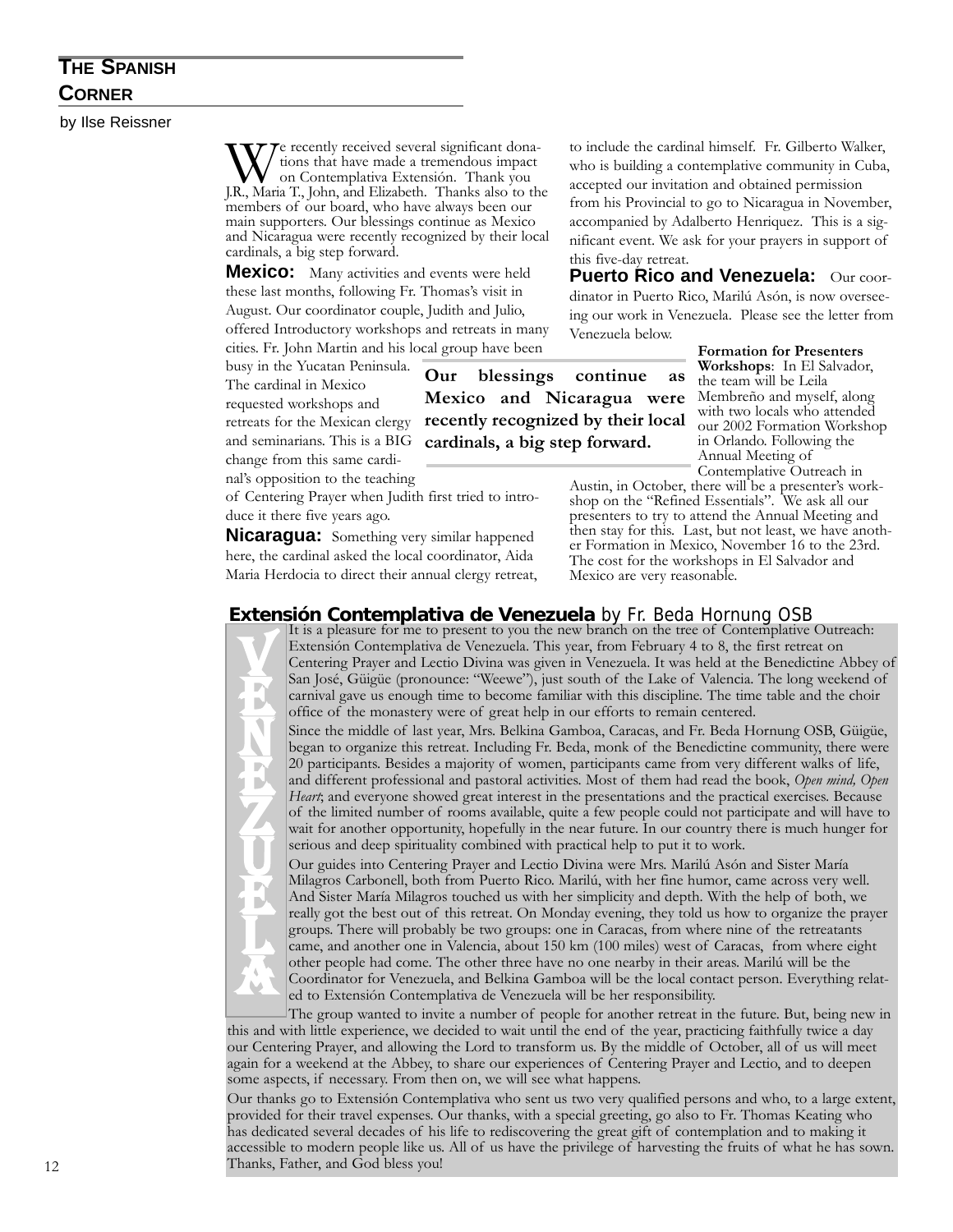#### **Visit our website www.contemplativeoutreach.org** for a complete listing of resources offered by Contemplative Outreach

**Fax** order form to 570-822-8226

**Phone** 800-608-0096 to place an order

**Online** order from the webstore where you can see a list of all the resources and order from the online bookstore

#### **Mail** your order to

Contemplative Outreach Orders 375 Stewart Rd., P.O. Box 1211 Wilkes-Barre, PA 18773-1211

*Upcoming . . .*

*Manifesting God*

*a new book by Fr. Thomas Keating*  available Summer/Fall 2005 look for an announcement on our website this summer

#### **Sewanee Theological Review** is an Anglican journal



of theological reflection. Published quarterly, STR focuses on questions that are a present and continuing concern for the church. Intended for both lay and academic audiences. The March 2005 issue is titled *"Contemplative Prayer"* and features articles by Thomas Keating, David Frenette, Thomas

Ward, Paul Lawson, and other contemplative authors. Single-copy orders for this issue are \$8 each. A one-year subscription is \$24. To order, send your payment to:

> Sewanee Theological Review, SOT Box 46-C, Sewanee, TN 37383-0001 USA.

*Sorry*, no credit cards accepted. Foreign orders add \$3 for single-copy order and \$8 for a subscription. *Payment in U.S. dollars, please.*

# **Resources**

## Current Best Sellers



#### **Open Mind, Open Heart**  *by Fr. Thomas Keating*

The contemplative dimension of the gospel Centering Prayer resource. Many questions regarding the Centering Prayer method are answered here.

Paperback #B-01



#### **The Daily Reader for Contemplative Living**

\$13.95

#### *compiled by Stephanie Iachetta*

This work brings together for each day of the year three prayer practices for contemplative living: first, a brief "active prayer"; second, excerpts from eleven of Fr. Thomas Keating's books and an audiotape; and, third, Lectio Divina. #B-43 \$21.95



**The Contemplative Life Program** *See page 4 for details.*

#### **Centering Prayer and Inner Awakening**

*by Cynthia Bourgeault* A look at the distinct nuances of

the Centering Prayer Method and an explanation of its potential for transformation.<br>#B-50  $$1^{\circ}$ \$13.95

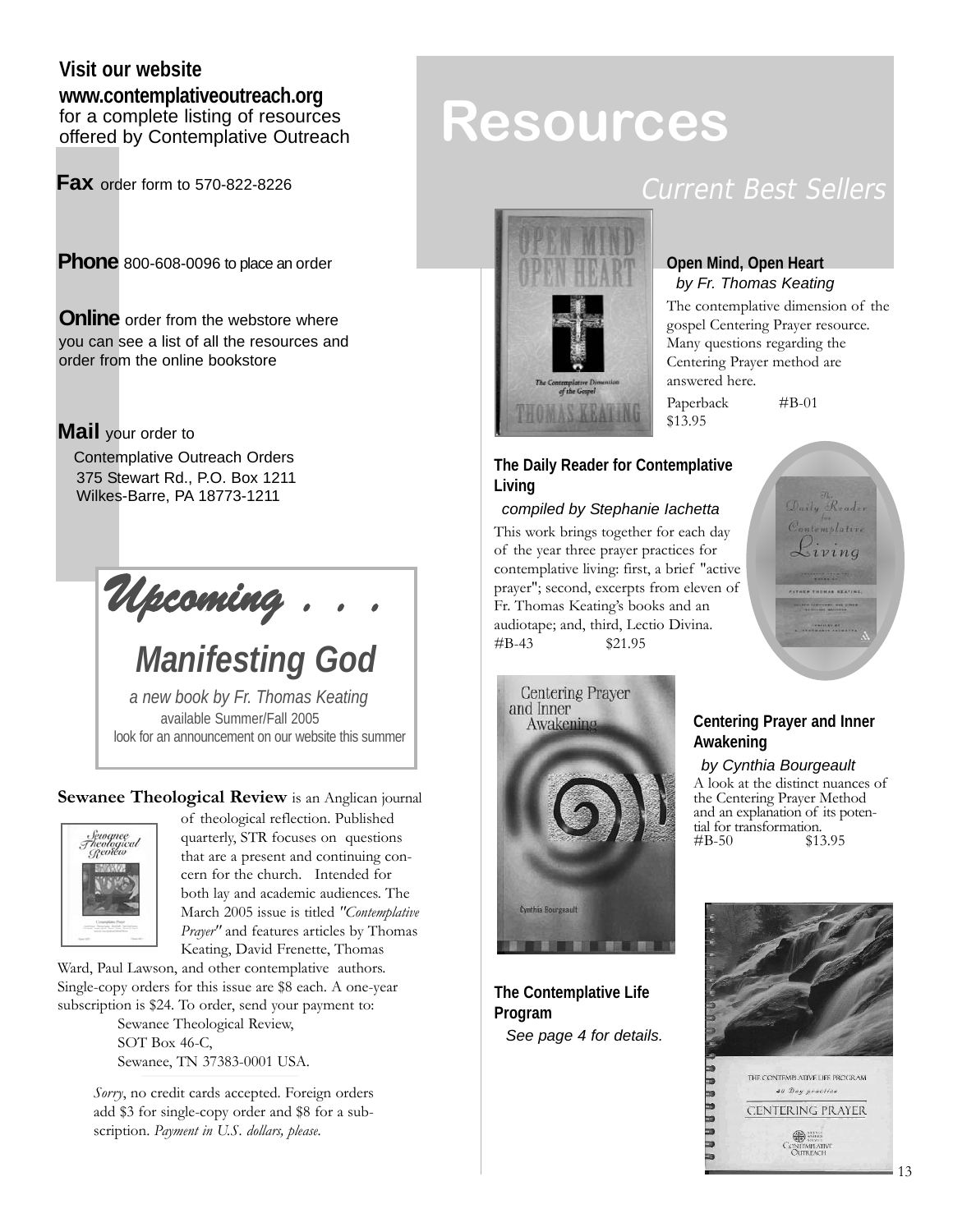#### **Videos NEW RESOURCES AND ORDER FORM Living Ordinary Life with Extraordinary Love - Part 1**  *Session 1 Fr. Thomas Keating* offers contemporary answers to **NEW NEW NEW Now Available in DVD** contemporary challenges of ordinary life. 47 minutes *Session 2 Gail Fitzpatrick-Hopler* explains the Contemplative Outreach "Year of Practice" and the Contemplative Life Program. 20 minutes **The Spiritual Journey Part V: The Heart of the Christian VHS Audio Cassette Compact Disk Spiritual Journey** *Fr. Thomas Keating* V-108 - \$24.99 A-108 - \$10.00 CD-108 - \$12.00 **5 DVD set**  • The Most Excellent Path Item # KDVD-07 **Living Ordinary Life with Extraordinary Love - Part II**  • The Divine Banquet and Dance \$150.00 *Session 1 Sr. Mary Margaret Funk* speaks about "the Little Way" of • Prayer in Secret: Matthew 6:6 St. Therese of Lisieux as a means of living out ordinary life with • What is Divine Therapy? extraordinary love. 52 minutes • *Contemplative Outreach*: A Response to the Divine Invitation *Session 2* - Dialogue *Sr. Mary Margaret Funk, Fr. Thomas Keating, Gail Fitzpatrick-Hopler* 40 minutes **The Six Continuing Sessions of the Introduction to the VHS Audio Cassette Compact Disk Centering Prayer Practice** *Fr. Thomas Keating* V-109 - \$24.99 A-109 - \$10.00 CD-109 - \$12.00 **Session 1 CDs** *(Never before offered)* • Prayer in Secret **3 DVD set Spiritual Journey Part V**  Item # KDVD-08 • Discipline of Centering Prayer VHS - KV-07 \$124.95 5-Audio Set KA-207 \$50.00 \$90.00 • What is Divine Therapy? DVD - KDVD-07 \$150.00KCD-207 \$60.00 *See DVD announcement on this page* **Session 3 Session 2** • The Method of Centering Prayer I **Six Continuing Sessions of the Introduction to the Centering** • What Centering Prayer is Not **Prayer Practice**  • The Method of Centering Prayer II and What It is *formerly the "Six Session Follow-up to the Introductory Workshop Series"*  • The Basic Principles VHS - KV-08 \$64.99 3-Audio Set KA-208 \$30.00 of Centering Prayer DVD - KDVD-08 \$90.00 3-CD Set KCD-208 \$36.00 *We are in the process of transferring our videos to DVD and* in packets of 50 *are grateful to those who have supported this effort. As* **Method of C.P. Brochures &** *shrink wrapped funding becomes available we will continue with this project.* **The Lectio Divina Brochures** *Also, please note that the Six Session Follow-Up to the* BRO-1a The Method of Centering Prayer (50) \$5.00 *Introductory Workshop Series has a new title.*  BRO-3 Lectio Divina (50) \$5.00 Same content, Different name . . . . . . . . . . . . . . . . **Order Information:** *\*Prices subject to change. Check the website for updates* Order Online, Fax, Phone or Mail in Your Order Form First Name:\_\_\_\_\_\_\_\_\_\_\_\_\_\_\_\_\_\_\_\_\_\_\_\_\_\_\_\_\_\_\_\_\_\_\_\_ Last Name:\_\_\_\_\_\_\_\_\_\_\_\_\_\_\_\_\_\_\_\_\_\_\_\_\_\_\_\_\_\_\_\_\_\_\_\_\_\_\_\_ Address:\_\_\_\_\_\_\_\_\_\_\_\_\_\_\_\_\_\_\_\_\_\_\_\_\_\_\_\_\_\_\_\_\_ City, State, Zip:\_\_\_\_\_\_\_\_\_\_\_\_\_\_\_\_\_\_\_\_\_\_\_\_\_\_\_\_\_\_\_\_ Phone:\_\_\_\_\_\_\_\_\_\_\_\_\_\_\_\_\_\_\_\_\_\_\_\_\_\_\_\_\_\_\_Email:\_\_\_\_\_\_\_\_\_\_\_\_\_\_\_\_\_\_\_\_\_\_\_\_\_\_\_\_\_\_\_\_\_ **Payment Information: Check #**  $\Box$  **Cuantity Item Aname of Item Price Item Price Item or Master Card/Visa (Circle One) ———— - ———— - ———— - ————** Signature: Expiration Date: \_\_\_/\_\_\_ **Standard Shipping and Handling If order totals Add**<br>Up to \$15 \$5.50 **If order totals Add**<br>200.01 to 400 13.50 200.01 to 400 13.50<br>400.01 to 600 16.50 Up to \$15 \$5.50<br>15.01 to 50 7.50 **Sub Total**  $\frac{1}{2}$  **\$** 15.01 to 50 7.50 400.01 to 600  $600 +$ **Standard Shipping**  \$ 50.01 to 100 8.50<br>100.01 to 200 11.50 22.50 100.01 to 200 I **International Shipping** for Canada, Hawaii, or Alaska *add \$10 to Standard Shipping Fee above* Additional Air/Surface Shipping Charge \$ **International Shipments:** I **Air:** (4-10 days) add \$20 to Standard Shipping above **Surface:**(6-8 Weeks) Add \$10 to Standard Shipping **Grand Total**

bar 1 I

. . . . . . . . . . . . .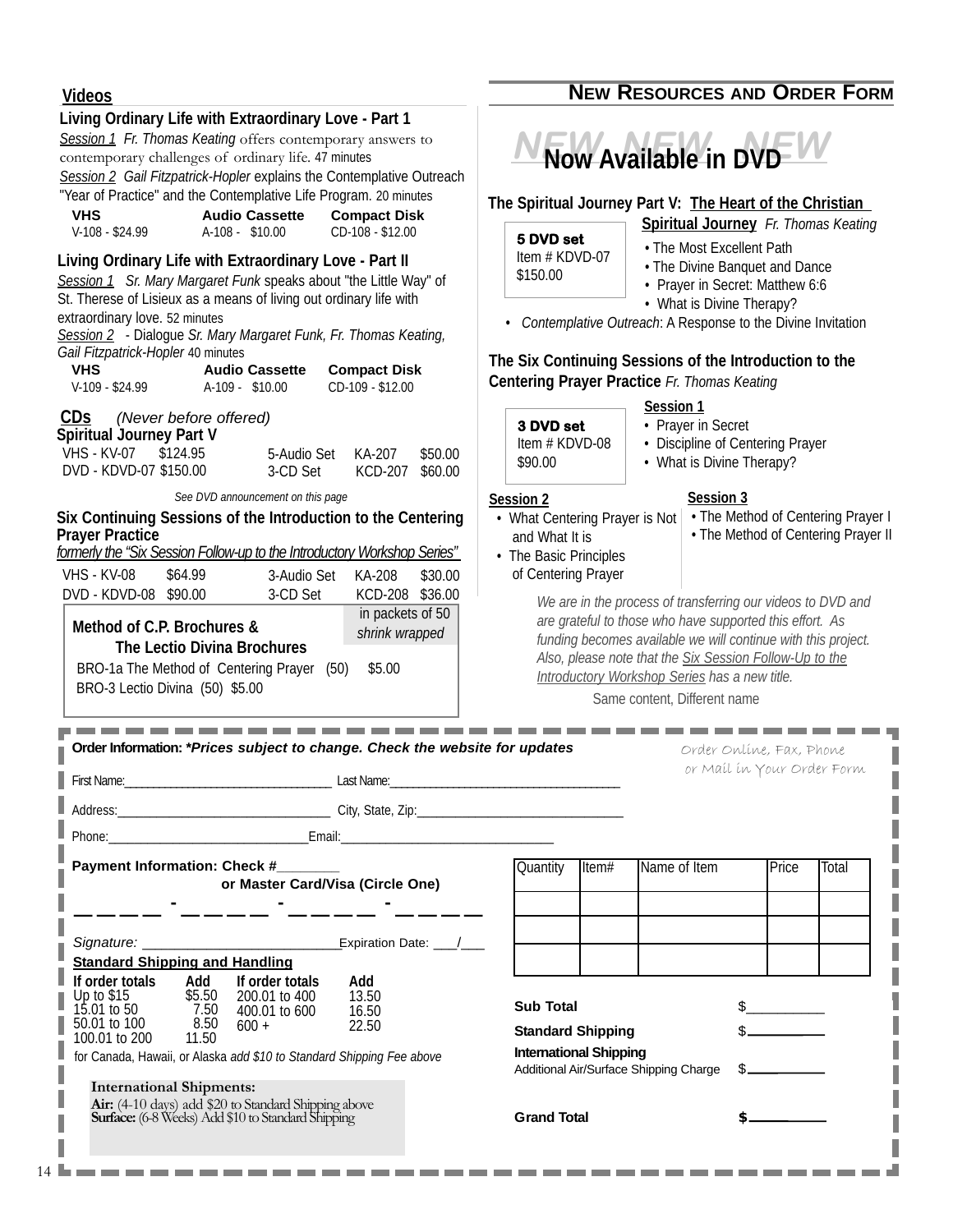#### **EXTENSIÓN CONTEMPLATIVA**

#### **The Cuba Retreat**  by Isabel Castellanos

"Welcome and God bless you." Those were the first words I heard from an immigration officer at the airport in Havana. The message was simple yet stunning, especially when one brings to mind Cuba's long standing history of attempting to suppress religious expression. I was returning to my native land after an absence of 44 years, and I was coming back to share my Centering Prayer practice. At that initial moment I sensed that both God and Cuba were extending their welcome.

Together with Adalberto and Margarita Henriquez, I had been invited by Father Gilberto Walker, Contemplative Outreach Coordinator in Cuba, to give a Centering Prayer retreat from January 13 to the 16th Frank Maruri, of Contemplative Outreach in Miami Beach, traveled with us and participated as a retreatant. The Havana CP group has a membership of approximately 35 people. They have been

meeting weekly — despite transportation problems and other hardships — for a year and a half.

The retreat was held in Madruga, a rural town southeast of Havana. The house, run by the Sisters of Charity of St. Vincent de Paul, offers simple accommodations and excellent food. The lack of running water on a few occasions gave rise to creative washing solutions. Cubans, of course, take all this in their stride. The pampered U.S. team members felt blessed by the privilege of sharing, in a very small way, their everyday experience. Frank expressed it best at the end when he said: "I felt better here than in a fivestar hotel."

Adal gave a presentation on the human condition and I on the welcoming prayer. We also scheduled three and a half hours of Centering Prayer per day and a daily contemplative mass. A rather heavy program for such a young group. To our delight, many of the participants had already "discovered," through the help of the Spirit, practices akin to the welcoming prayer, as they tried to cope with the difficulties of their daily lives. In the evaluations, most retreatants named silence and the extended periods of Centering Prayer as most helpful. They also requested a monthly contemplative mass.



Father Gilberto is blessed to have such a group and the group is blessed to have Father Gilberto, a true servant-leader if there ever was one.

One of the many challenges that the Cuban church faces is a sense of being isolated from the rest of the world. Participants in the retreat celebrated joyfully being part of a spiritual network such as Contemplative Outreach. They spoke in familiar terms of Father Thomas and of Carmen Sanchez, whom they never met in this life but whose presence they sensed throughout the retreat. Adal said it best when he wrote in an email: "We came to give a retreat and we were the ones receiving it."

Afterwards, Frank, another friend and I spent a total of 17 days visiting various communities throughout the island. In most places we found a simple, basic, committed faith; a faith unencumbered by the trappings of prosperity, bureaucracy, and privilege; a faith that is growing and vital. At one point, Bishop Carlos Baladron, of the Guantanamo-Baracoa diocese, asked us: "Please tell others that despite everything we are alive!" Indeed they are ... and we will all be enriched if we listen to their quiet testimony of faith.

#### **For information in Spanish**

**San Francisco, CA** Cristóbal Padrón **415-759-0943 San Diego, CA** Cherie Herrera **858-453-8662** *cherieherrera@SoftHome.net* **San Diego, CA** Cristina Romero **858 457-4120** *cgr@san.rr.com* **San Dimas** Acelia Ledesma**909-592-2428 Merritt Island, FL** Adalberto Henriquez **321-453-8040** *adahenri@msn.com* **Altamonte Springs** Ilse Reissner **407-767-8271** *ireissner@juno.com* **Miami** Ricardo Lopez **305-223-7329** *ricardol@camilo.com* **Miami** Isabel Castellanos **305-673-6206** *castella@fiu.edu* **Atlanta, GA** Teri Gagnier **404-321-7385** *t-t@mindspring.com* **Portland, OR** Hilda Smith **503-639-6664 San Antonio, TX** Homer A. Bain **210-492-1306** *hbain@satx.rr.com* **Milwaukee, WI** Fr. D. Shields **414-224-7565** *dshieldssj@hotmail.com*

#### *Para Informes en Español ...Resources Translated in Spanish*

*Extensión Contemplativa, the branch of Contem-plative Outreach serving our Spanish-speaking members, handles the sale of books translated in Spanish. Contact Maria Lopez at (305) 223- 7329 for a complete listing or to place an order.*